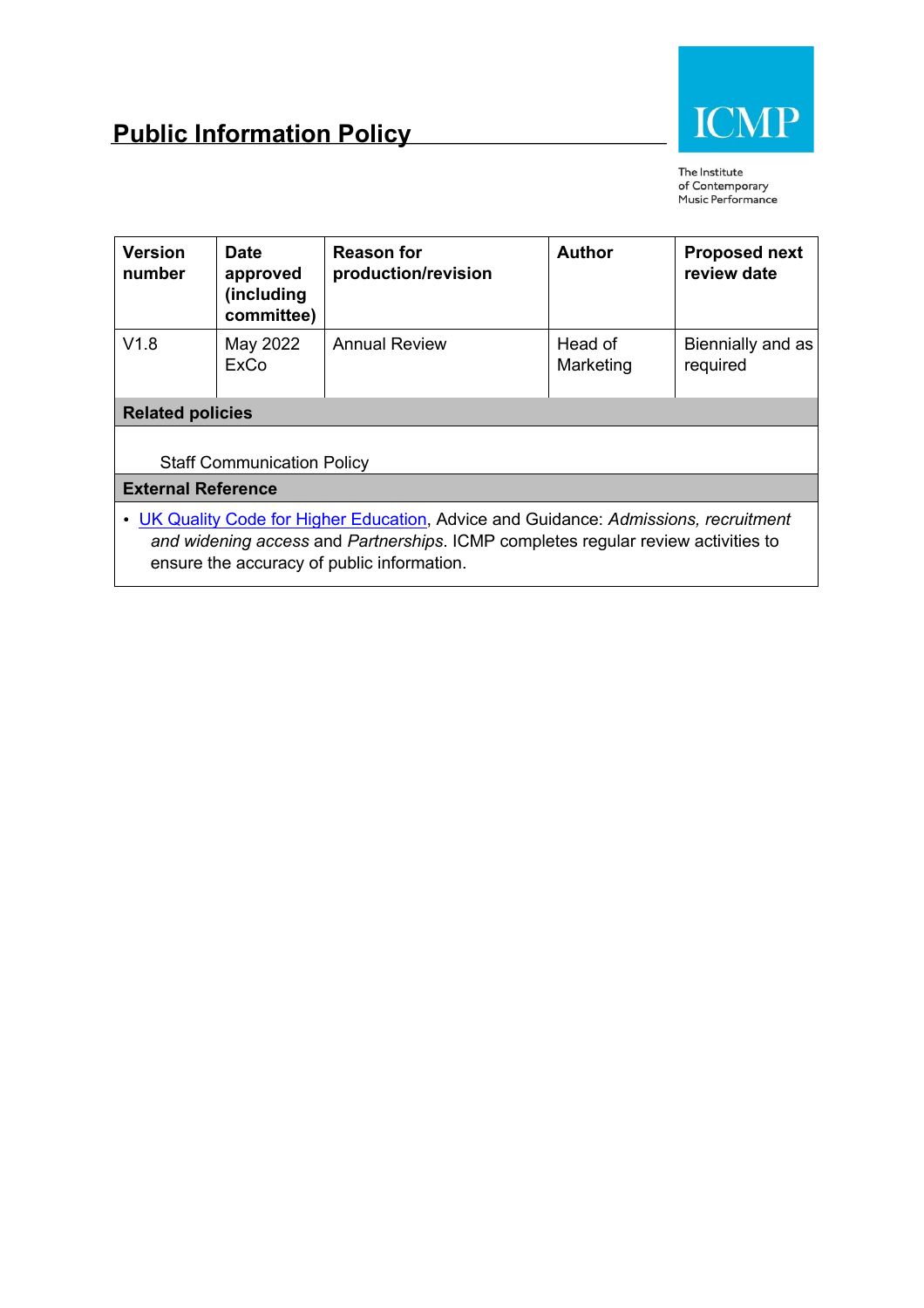### **1. General Policy Statement**

The Institute of Contemporary Music Performance ('ICMP") aims to publish and communicate information that is accurate, fair, reasonable and timely. We aim to enable external audiences to form an accurate impression of the institution and enable them to make informed decisions with regard to their location of study.

#### 1.1. Scope

This policy covers information published in electronic or printed form which refers to academic programmes, services, corporate strategy, policies and press & media communication. It does not cover letters, verbal communication, presentations, teaching and learning material, staff recruitment advertisements, the outputs of research and scholarly activity or the content of creative work.

Specifically this policy and accompanying procedure aims to assure the accuracy of the following:

- 'Programme Specification' a document approved by the relevant Awarding Body to contain specific information about an individual programme of study, its intended outcomes and the means by which these outcomes are achieved and demonstrated.
- 'Website' ICMP's central source of information which includes all information for courses, admissions, student finance and student services. It is also the main online presence informing all other social media outlets and representing ICMP in the online public domain.
- 'Prospectus' substantive printed document cataloguing programmes and related information. The online prospectus is a digital copy of the approved printed prospectus.
- 'Publications' documents and other items published by the Institute itself, including the prospectus, brochures, leaflets/flyers, web pages and information available to students through the UCAS site.
- 'External Publications' documents and other items published by third parties. Eg. Exhibition brochures or by International Recruitment Agents.
- 'Advertisements' text/image which appears in an external publication or online, where that appearance is paid for by ICMP.
- 'Directory entries' information published externally without a charge being made to ICMP.
- 'VLE' the Institute virtual learning environment is a resource for current students which enables them to access course and module information.
- 'Social Networking' information published by ICMP on social networking resources, inclusive of, but not exclusive to, Facebook, Twitter, Instagram, Youtube, Tumblr, Spotify and Soundcloud.

#### 1.2. Press and Media Communications

ICMP attracts widespread press and media attention at a local, regional, national and international level. ICMP's aim is to engage with press and media in an effective and constructive manner in order to build the ICMP's reputation and to contribute to public debate. To achieve this, key members of staff can authorise representatives to speak on the ICMP's behalf. These key members are: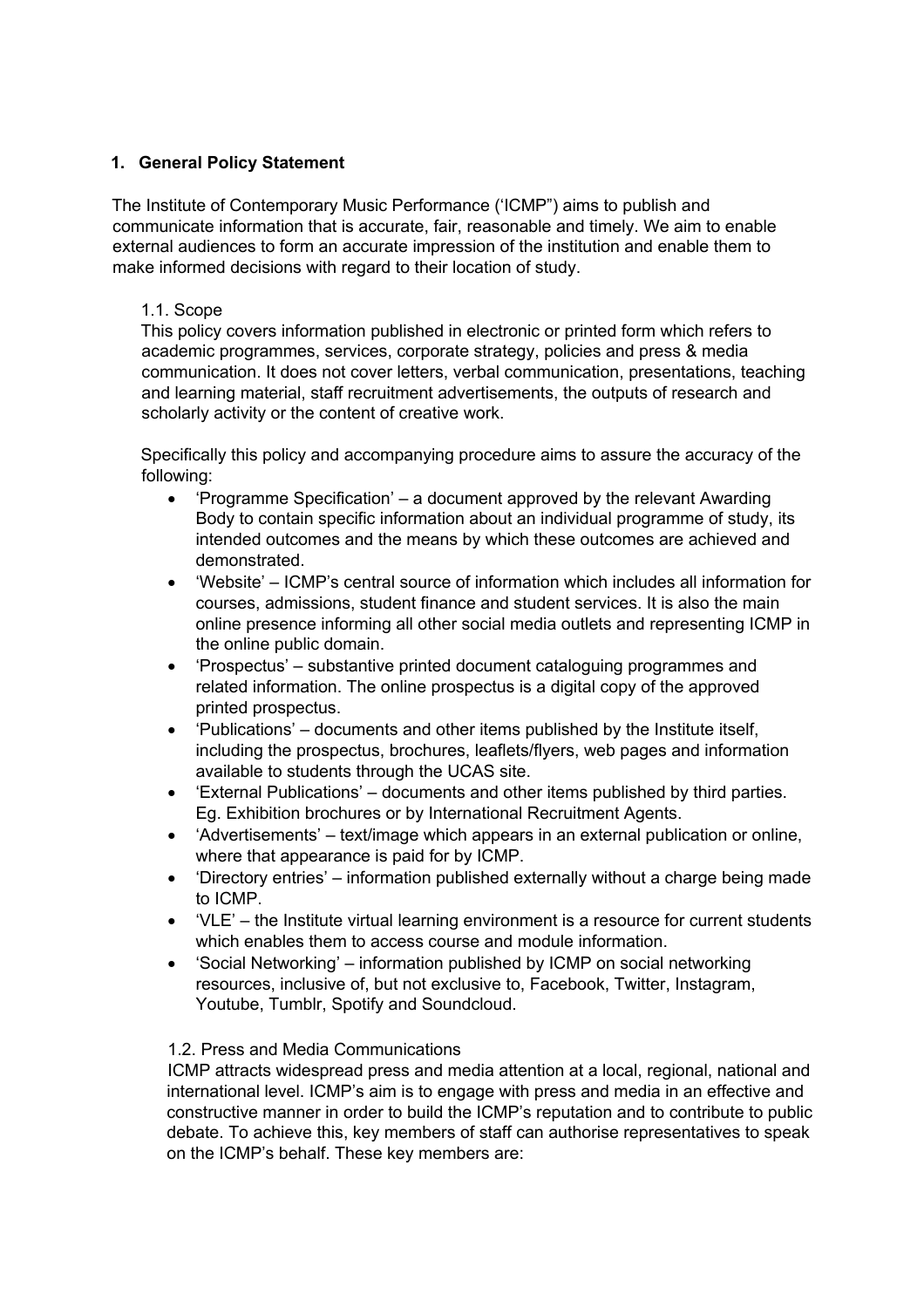- Marketing Director
- **Chief Operating Officer**
- CEO

1.3. Legal Context

Public information is communicated in the context of legislation and best practice guidelines, including the Data Protection Act 1998.

## **2. Website and online media**

The Marketing department is responsible for the accuracy of the online presence of ICMP. Marketing must ensure, through a locally-arranged process of regular review and thematic audit (see 3.0), that information is accurate, substantiated and appropriate.

Any images, video or music must be the copyright of the ICMP or where this is not the case, be used with permission and credited where required.

The Marketing Team also monitors all digital outlets for potentially offensive material and aims to ensure that any material is removed as appropriate. Social networking sites badged as belonging to ICMP, departments or functions must be managed appropriately, with processes in place to deal with user-created content and behaviours of participants who may not be formally part of ICMP. Channels not directly managed by the Marketing Team, will be monitored by the Marketing Team, but the designated Administrators are responsible for ensuring their channels are managed appropriately and in accordance with ICMP brand values and the Staff Communication policy.

#### **3. Thematic Audit**

#### 3.1. Purpose

The purpose of the Thematic Audit is to provide a mechanism which enables ICMP to confirm that the Public Information Policy is being applied consistently across all outlets.

#### 3.2. Ownership

Thematic audits are overseen by the Marketing Department and managed and led by the Head of Marketing in association with the Quality Manager.

#### 3.3. Audit Procedure

A number of thematic audits will normally be undertaken through the course of the academic year. Such audits will cover specified areas such as the prospectus, the website and VLE to assess current content and practice across all relevant aspects of the Quality Code.

#### 3.4. Reporting & Follow-up Activity

Subsequent to an audit, the Head of Marketing and the Quality Manager will prepare an action plan which will be submitted to the Executive Committee along with the audit report findings.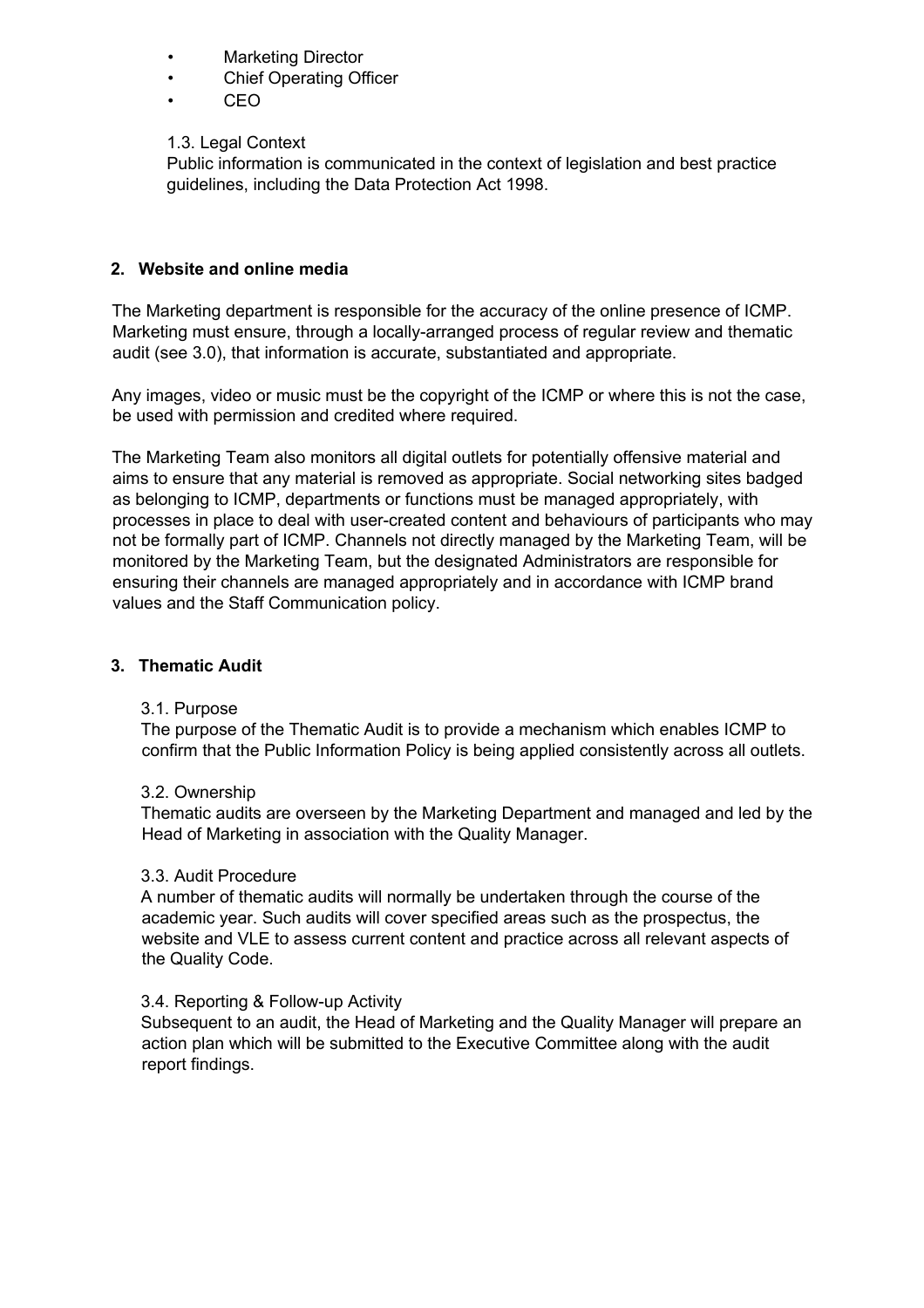# **4. Procedure**

The communication of public information as defined in 1.1 is generally authorised by a member of the Management Team.

4.1. The table below outlines staff responsibility for sign-off of relevant areas of public information.

| Areas of public information                                                                                                                                                                                                                                                                                                                                                                                                                                        | Staff/Team Responsible                                                                                                   |  |  |  |  |
|--------------------------------------------------------------------------------------------------------------------------------------------------------------------------------------------------------------------------------------------------------------------------------------------------------------------------------------------------------------------------------------------------------------------------------------------------------------------|--------------------------------------------------------------------------------------------------------------------------|--|--|--|--|
| Stage 1                                                                                                                                                                                                                                                                                                                                                                                                                                                            |                                                                                                                          |  |  |  |  |
| Descriptions of academic programmes<br>including;<br>Accurate description of the programme<br>and modules<br>Accurate use of terminology including<br>٠<br>award titles<br>Reasonable information about learning<br>٠<br>and career outcomes that can be<br>supported by evidence<br>Correct and appropriate use of external<br>$\bullet$<br>endorsements, quality ratings, and<br>information about professional<br>accreditation<br>Correct contact details<br>٠ | Programme leaders and Dean based on the<br>validated programme specification, as<br>appropriate. Chief Operating Officer |  |  |  |  |
| Programme handbooks                                                                                                                                                                                                                                                                                                                                                                                                                                                | Academic Board                                                                                                           |  |  |  |  |
| Publication and version control of<br>Programme Specification documents                                                                                                                                                                                                                                                                                                                                                                                            | <b>Quality Manager</b>                                                                                                   |  |  |  |  |
| Accurate descriptions of services, facilities<br>and associated procedures                                                                                                                                                                                                                                                                                                                                                                                         | Facilities Manager, Chief Operating Officer                                                                              |  |  |  |  |
| Information for international students                                                                                                                                                                                                                                                                                                                                                                                                                             | Visa Compliance Committee                                                                                                |  |  |  |  |
| References to fees, bursaries, loans and<br>scholarships                                                                                                                                                                                                                                                                                                                                                                                                           | Finance Manager, Admissions Manager,<br><b>APP Manager</b>                                                               |  |  |  |  |
| Confirmation of award titles for approved<br>programmes                                                                                                                                                                                                                                                                                                                                                                                                            | <b>Quality Manager</b>                                                                                                   |  |  |  |  |
| Communication of entry requirements,<br>application codes and admissions<br>procedures                                                                                                                                                                                                                                                                                                                                                                             | Registrar, Dean, Admissions Manager                                                                                      |  |  |  |  |
| Accurate representation of Faculty                                                                                                                                                                                                                                                                                                                                                                                                                                 | Senior Academic Team/Programme<br>Leaders/HR/Marketing                                                                   |  |  |  |  |
| Marketing information relating to events,<br>student services, careers and industry<br>partnerships, accommodation, and FAQ's<br>pertaining to the Institute                                                                                                                                                                                                                                                                                                       | Chief Operating Officer, Head of Student<br>Services, Head of Marketing                                                  |  |  |  |  |